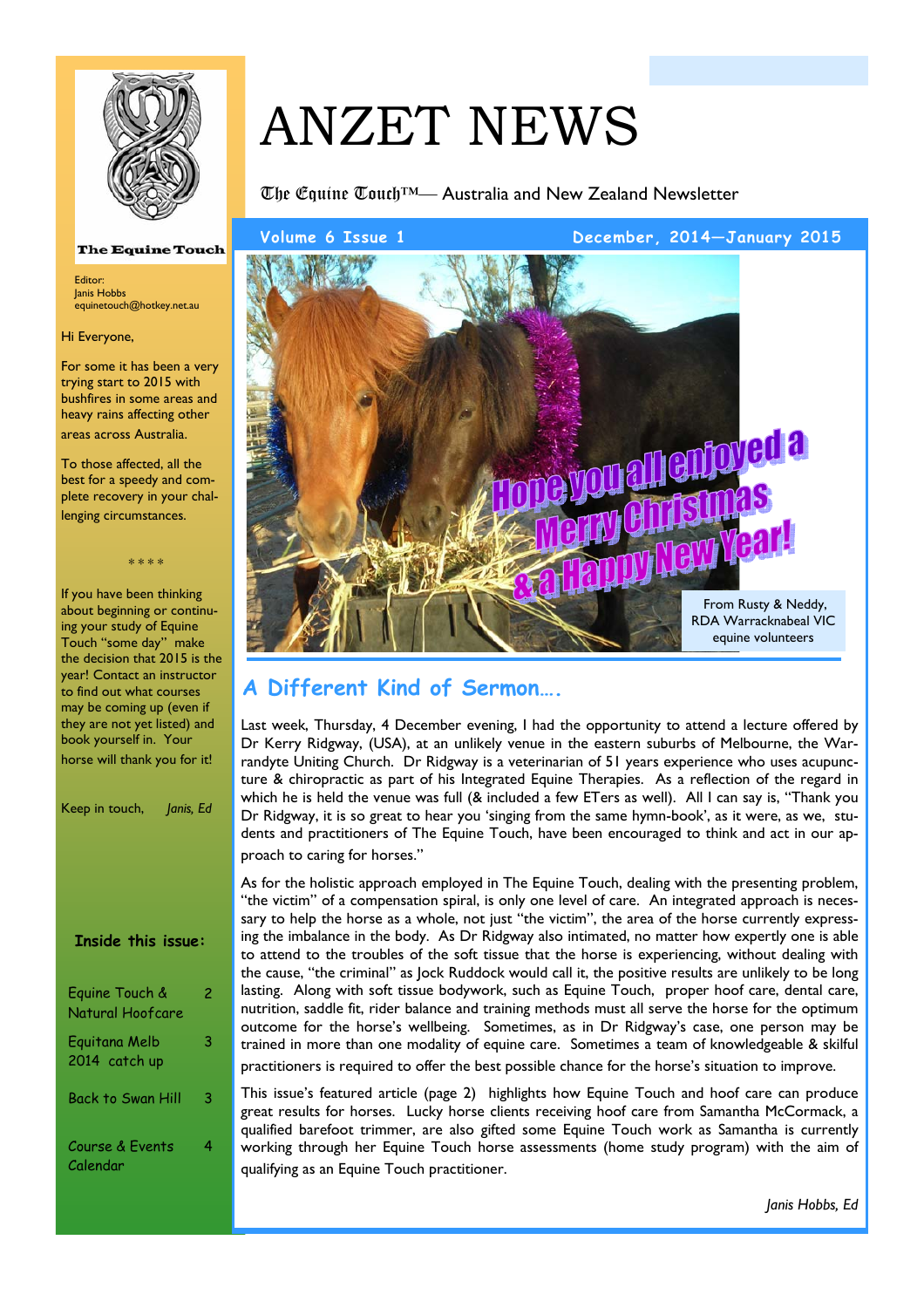#### **EQUINE TOUCH AND NATURAL HOOFCARE – PART 1**

As a trimmer, I was coming across a lot of horses that I knew had body issues. I could often feel resistance from tight muscles and encounter horses that were clearly uncomfortable when I picked up a foot to trim it so I wanted to be able to do something to help these horses which would also make the job of trimming their hooves easier. So I started looking at what sort of body work modalities were simple enough to get my head around and also would work well with trimming. I had heard a few people talking about Equine Touch and how wonderful it is so I made some inquiries and subsequently did Level 1 with Susan Wyatt. I dabbled with ET with my own horses for a while and when Janis Hobbs ran a Level 2 class not far from home, I jumped at the chance to complete the second level. I don't think it was until I attended Level 3 with Ivana Ruddock in Tooradin that it all came together for me and I started using ET a lot more, not only with my own horses but also for the horses I trim who I felt could use a little help.

Still at this stage I didn't realise how useful ET would become in my trimming practice. When I finish trimming a horse that I feel has some body issues I will usually do a body balance to finish off and by the time I return to trim the horse again, more often than not those issues have resolved. I do quite a bit of rehab work and those horses with sore feet in particular suffer quite a lot with body issues as a result of walking around on damaged hooves so it is wonderful to be able to help improve the quality of life for these horses by healing their feet and their bodies at the same time.

On the odd occasion I will encounter a difficult horse that is near impossible to trim, either from pain caused by body issues, general lack of handling or due to previous bad experiences with other farriers/trimmers. I will always finish off performing a body balance on these horses leaving them in a good place physically and mentally for next time. As a result, these horses in general are much more compliant to trim the next time I attend.

In addition, I have had some amazing results with balancing feet and body together at the same time, particularly in performance horses, so I will generally perform a body balance on almost all horses that I trim now. ET has become an integral part of my practice and the horses I trim have benefited greatly on many levels from my use of Equine Touch in combination with a balanced trim, whether they be performance horses, pleasure mounts or just plain paddock ornaments. I am now in the process of working towards obtaining my practitioner's certificate and looking forward to doing Level 4, ET & Beyond, in the future.

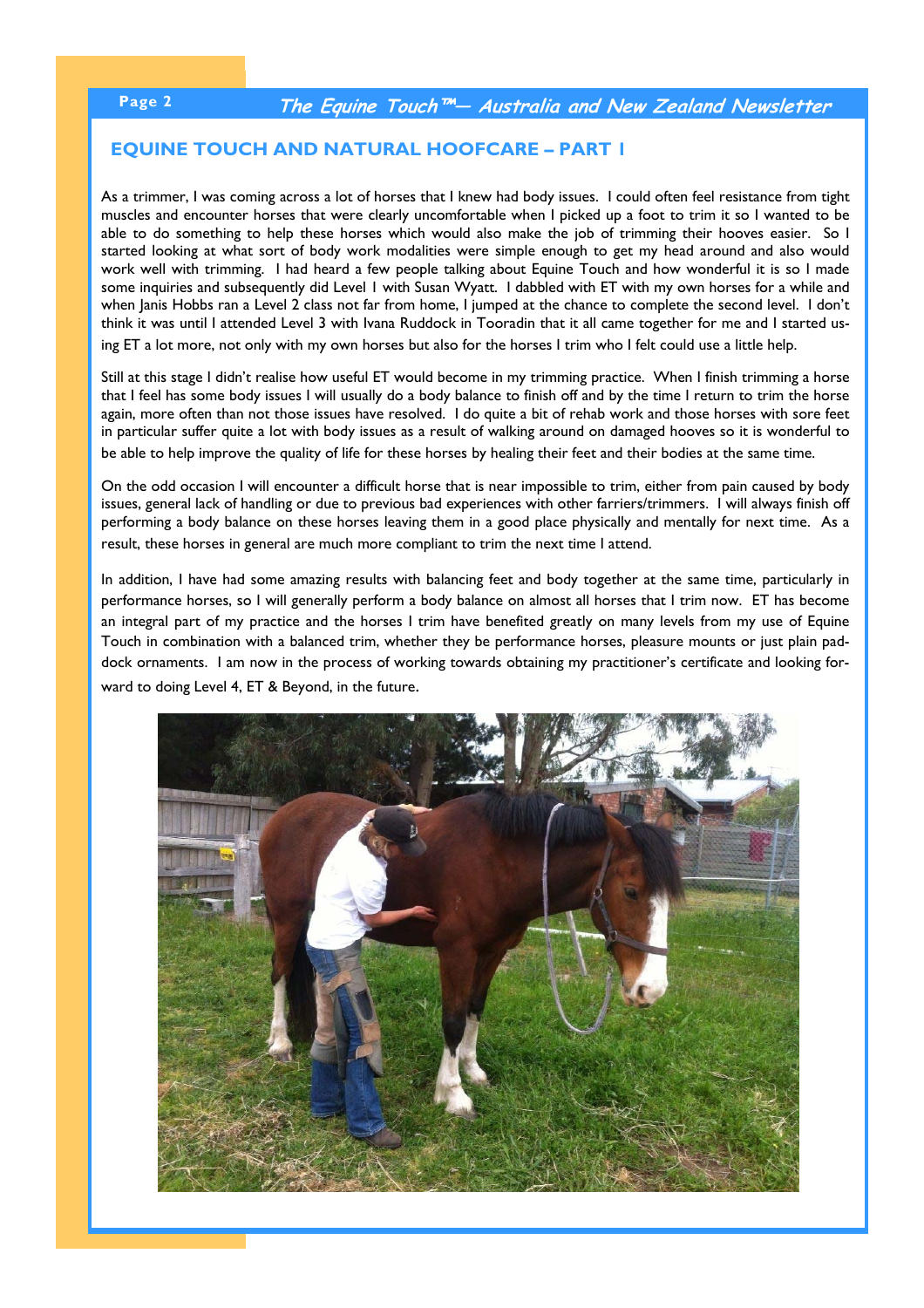#### **Volume 6 Issue 1 Page 3 According to the Contract of Contract 2 According to Page 3**

### **Equitana Melbourne 2014**

## **RDA Swan Hill takes up Equine Touch**

#### **Level 1 ET 25-27 Nov, 2014 Swan Hill, VIC Ins: Janis Hobbs**

Equitana Melbourne 2014 attracted thousands of horse lovers to the many exhibitions, competitions, clinics and lectures as well as the ultimate shopping opportunity for all things relating to horses from floats to feed to boots to "bling". One highlight for me was catching up with many ET students over the four days.

Delighted to catch a snap with my very first ET student, Louise Martin from Swan Hill, VIC and namesake, Janice Clyma, ET instructor from New Zealand.



Another Swan Hill local and ET student, Louise, joined us on Day 2 for a review and was pleasantly surprised to find how much information she had retained after all these years!



Home from Equitana with a day to repack and head to Swan Hill, VIC for the last Level 1 Equine Touch (ET) course of the year 2014. In September this year I had the pleasure of presenting Equine Touch to the attendees at the Riding for Disabled Association of Australia (RDAA) National Coaches' Workshop held in Geelong, Victoria. I have such admiration for the dedicated and enthusiastic teams of volunteers who donate their time, expertise, enthusiasm and care at various locations throughout Australia to deliver the RDA – Riding Develops Ability— program to children and adults with varying abilities. The dedication of the volunteers means that the lives of many are enhanced by the experience of attending the RDA rallies, having contact with horses and learning to ride; at some centres clients may also participate in carriage driving and vaulting.



Several Coaches' Workshop attendees expressed interest in learning Equine Touch both for their centre's RDA horses and for their own horses. Two proactive representatives from Swan Hill RDA signed up to learn ET and the course was held 25-27 November. We worked with Leonie's horses and also with the Swan Hill RDA equine volunteers so we had the opportunity to experience performing ET on ponies and horses from around 11 HH to 17 HH, various breeds, workloads and ages.

As those involved with the RDA program are aware, the horses and ponies come from different backgrounds and disciplines and at the rallies have several different riders in the day—the warm-up volunteers and often several clients of differing abilities & balance. With this in mind it was satisfying to know that they would be receiving some benefit from the bodywork as Jean and Leonie focused on applying their newly learned ET moves. Jean & Leonie did a great job and what is more the horses and ponies seemed to enjoy the attention. It gives me great pleasure to know that more of the deserving RDA ponies and horses will receive some ET as a reward after their RDA duties from now on thanks to Jean and Leonie.

Equine Touch is already indirectly represented in RDA programs by practitioners & students participating as volunteers in a number of locations and sometimes also applying their Equine Touch skills for the horses as well as fulfilling roles as horse handlers, riding coaches, carriage driving coaches, and so on. Well done, everyone!